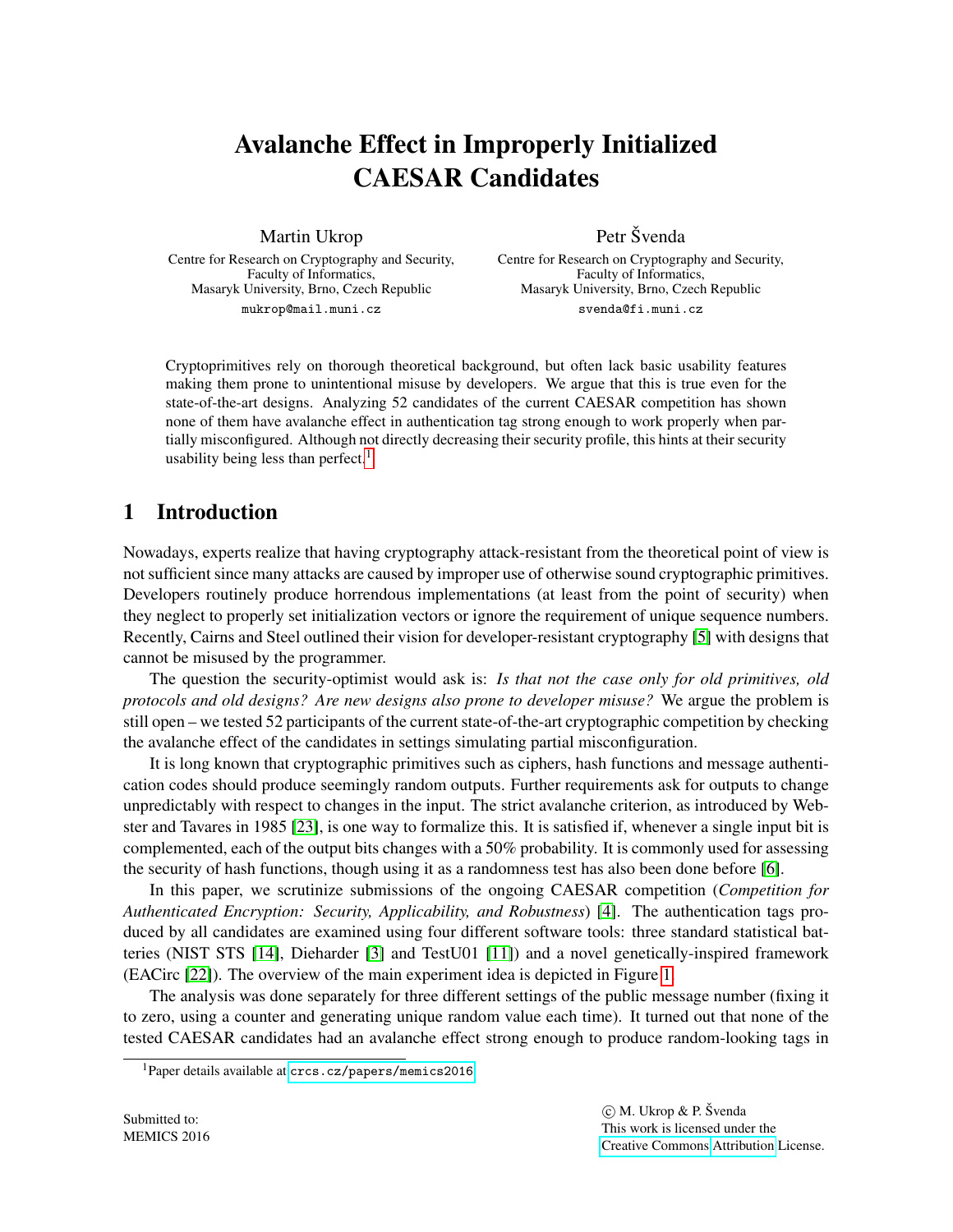

<span id="page-1-0"></span>Figure 1: High-level overview of the performed experiments. Firstly, a CAESAR cipher is used to generate a stream of authentication tags. The randomness of this stream is then assessed by 4 tools (EACirc and 3 statistical testing suites). If the design is good, it should exhibit an avalanche effect strong enough for the stream to look random.

the most seriously misconfigured case with zero public message numbers (thus avalanching from only a very few changed bits in plaintext). In the case of counter-based and random public message numbers, the ciphers fared much better.

Firstly, in Section [2,](#page-1-1) the paper gives an overview of the related research. Then the basics of authenticated encryption are explained along with the essentials of CAESAR competition (Section [3\)](#page-2-0). The following sections summarize the way of generating the tested data (Section [4\)](#page-3-0) and the tools used for the analysis (Section [5\)](#page-4-0). Lastly, the results and their interpretation are given in Section [6.](#page-5-0)

## <span id="page-1-1"></span>2 Related research

As CAESAR competition is an on-going initiative with many submissions, there are still not many publications thoroughly examining the security of all the proposed algorithms. F. Abed et al. [\[1\]](#page-8-4) give an excellent overview of the candidates along with a classification with regard to their core primitives. K. Hakju and K. Kwangjo [\[8\]](#page-8-5) discuss the features of authenticated encryption and predict the essential characteristics of the submissions to survive the CAESAR competition.

Probably the most comprehensive competition-wide analysis so far has been done by M. Saari-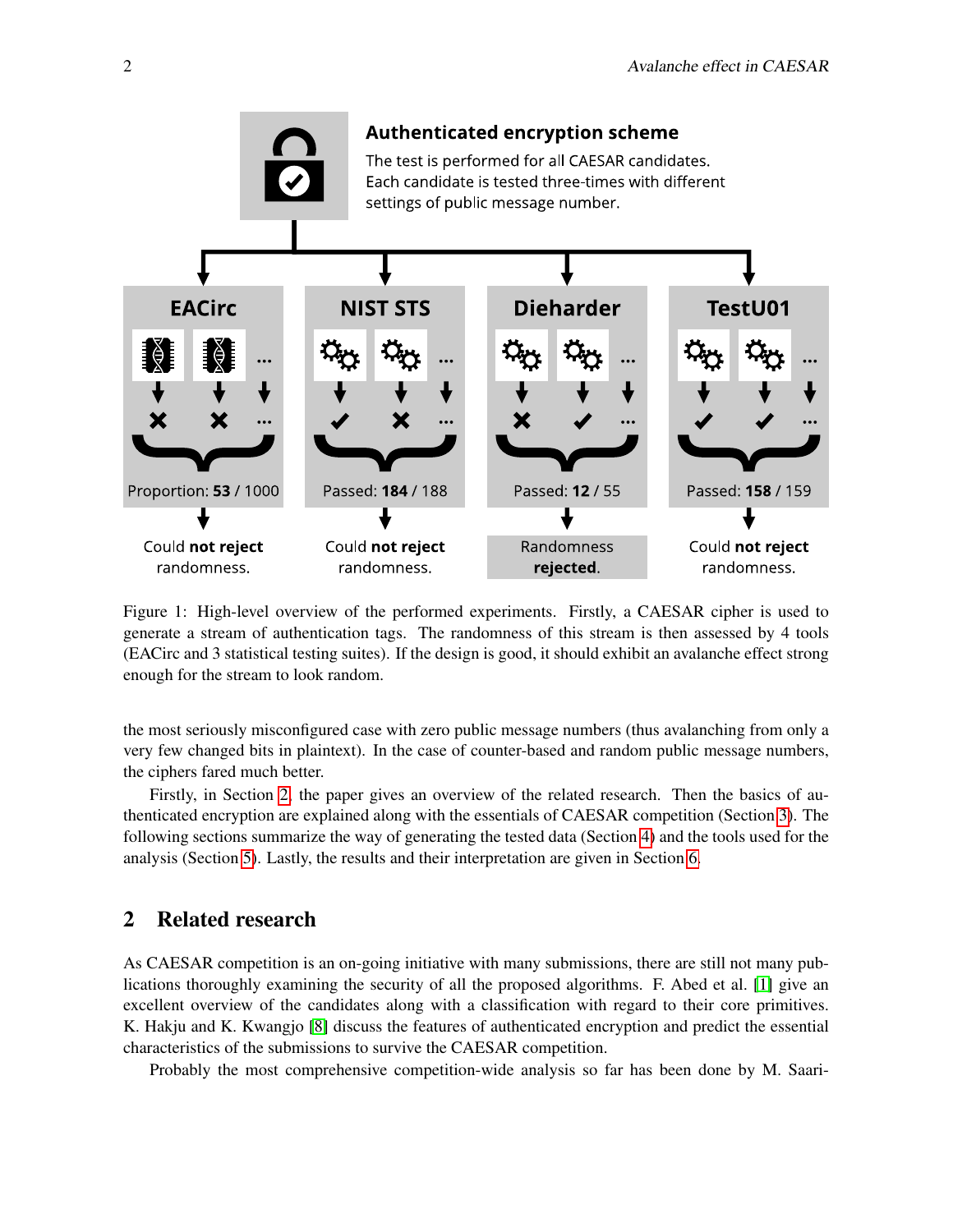nen [\[15\]](#page-9-4) using the BRUTUS automatic cryptanalytic framework. Deeper analysis exists only on a per-candidate basis. For example, R. Ankele in his Ph.D. thesis [\[2\]](#page-8-6) analyses the *COPA* authenticated encryption composition scheme used in several CAESAR candidates. M. Nandi in his 2014 paper [\[13\]](#page-9-5) demonstrates a forging attack on *COBRA* and *POET* ciphers.

Numerous works tackled the problem of assessing randomness of outputs from other cryptoprimitives. E. Simion [\[16\]](#page-9-6) gave a nice overview of statistical requirements for cryptographic primitives in his work. The Ph.D. thesis of K. Jakobsson [\[9\]](#page-8-7) gives both a good theoretical background and a comparison of commonly available tools for random number testing. Its results are based on assessing a variety of pseudo-random and quantum random number generators.

Cryptographic competitions are often the target of these analyses since the unified function API allows for effortless evaluation of a high number of schemes. M. Turan et al. [\[19\]](#page-9-7) performed a detailed examination of eStream phase 2 candidates (both full and reduced-round) with NIST STS and structural randomness tests, finding six ciphers deviating from expected values. In 2010, Doganaksoy et al. [\[7\]](#page-8-8) applied the same battery, but only a subset of tests to SHA-3 candidates with a reduced number of rounds as well as only to their compression functions.

A different strategy is employed in the EACirc framework – it uses a genetically-inspired process to find a successful distinguisher (function capable for differencing between cipher output and random stream). The framework has been used for assessing the randomness of outputs produced by the roundlimited eSTREAM and SHA-3 candidates [\[22,](#page-9-3) [18\]](#page-9-8). Although still falling behind in some cases, this approach surpasses NIST STS in a few instances.

## <span id="page-2-0"></span>3 Authenticated encryption

A cryptosystem for authenticated encryption simultaneously provides confidentiality, integrity, and authenticity assurances on data – decryption is combined in a single step with integrity verification. Authenticated ciphers are often built as various combinations of block ciphers, stream ciphers, message authentication codes, and hash functions. There are many examples commonly used today, such as the *Galois/counter mode* (GCM) [\[12\]](#page-9-9) based on block ciphers.

Combining confidentiality and integrity assurances into a single scheme has tremendous advantages as combining a confidentiality mode with an authentication mode could be error prone and difficult<sup>[2](#page-2-1)</sup>. Therefore, following a long tradition of cryptography competitions, CAESAR [\[4\]](#page-8-2) aims to create a portfolio of authenticated encryption systems intended for wide public adoption.

Each submission in CAESAR specifies a family of authenticated ciphers. Family members differ only in parameters (e.g. key length, the number of internal rounds). There were 56 different designs submitted to the first round. Taking into account all possible parameter sets, this amounts to 172 independent schemes. Till the announcement of the second-round candidates, 9 ciphers were withdrawn by their authors. On July 7<sup>th</sup> 2015, 29 ciphers were chosen for the second round. Later, on August 15<sup>th</sup> 2016, 15 ciphers out of these were selected for the third round.

Our goal was to test as many authenticated encryption schemes as possible. Using CAESAR candidates enabled us to test many ciphers and many configurations automatically due to the shared API. All the candidate source codes were taken from the  $1<sup>st</sup>$ -round SUPERCOP repository managed by eBACS [\[21\]](#page-9-10).

<span id="page-2-1"></span><sup>2</sup>*"It is very easy to accidentally combine secure encryption schemes with secure MACs and still get insecure authenticated encryption schemes."* [\[10\]](#page-9-11)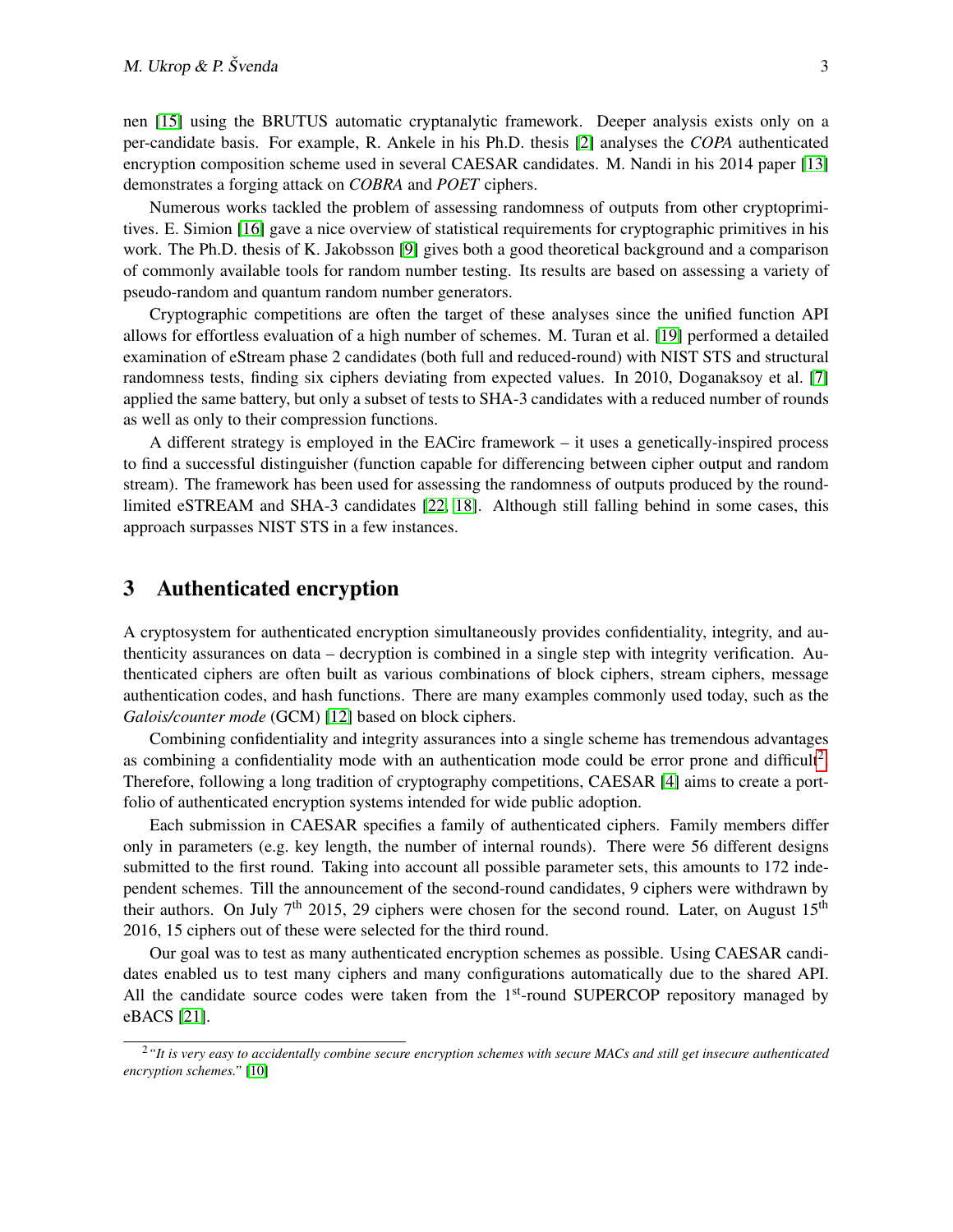

<span id="page-3-1"></span>Figure 2: The process of creating the tested data streams by individual CAESAR candidates. The cipher is initialized as depicted in the diagram. The produced authentication tags are then concatenated to form a continuous stream suitable for randomness analysis.

In the end, there were 168 different ciphers tested in all performed experiments. From 172 submitted independent schemes (56 designs with different parameter sets), 6 were not tested. Firstly, we could not get the *AVALANCHE* candidates working properly (segmentation fault while running). Secondly, *Julius* did not compile due to problems with the inclusion of the external AES routines provider. Thirdly, *PO-LAWIS* seemed not to have followed the prescribed API. Lastly, the implementation of *PAES* is probably faulty, since it did not pass our encrypt-decrypt sanity test. We might have been able to fix most of these cases, but doing so would require extensive interventions in the code increasing the possibility of error. Apart from the submitted candidates, we tested 2 versions of *AES/GCM* referenced by the CAESAR committee as a design baseline.

## <span id="page-3-0"></span>4 Tested data streams

The aim of the performed experiments is to assess randomness of authentication tags produced by many authenticated encryption schemes. The same analysis could also be performed on produced ciphertext, but that it out of scope of this paper. In particular, we inspect tags provided by CAESAR candidates in three independent scenarios differing in public message number setting. An overview of tag generation is given below and in Figure [2.](#page-3-1)

The cipher has 5 inputs: plaintext (encrypted and authenticated user input), associated data (authenticated user input), key, secret message number (secret nonce) and public message number (public nonce). The produced tag (extra ciphertext bytes when compared to the plaintext length) is determined by the cipher design. In the majority of the cases, this means 128 bits (16 bytes), but some candidates produce shorter tags (2, 4, 8 or 12 bytes). These tags were concatenated to form a continuous stream suitable for randomness assessment.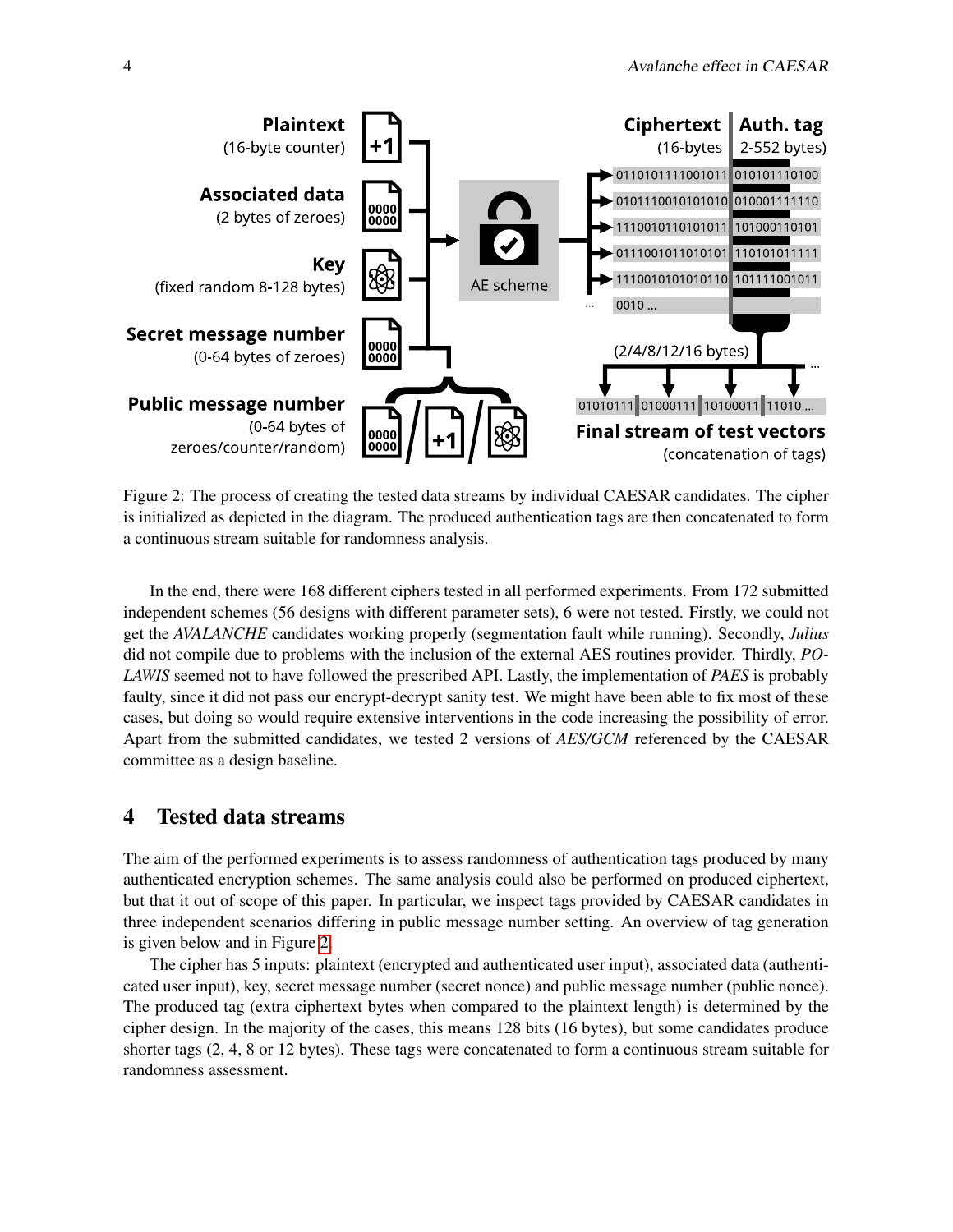From the nature of the arguments prescribed by the CAESAR API, the public message number is probably the argument to be most easily (unintentionally) misused. Security requirements for keys are well known, secret message numbers are usually not used, plaintext and associated data are mostly selfexplanatory. Public message numbers are sometimes required to be unique (to have properties of nonces), but sometimes this is not necessary. In a way, we deem testing different modes of public message numbers as examining the robustness of the cipher design. The fields were initialized as follows:

#### • Key

The key value was taken randomly but was fixed. For EACirc (one of the used tools), 1 000 independent runs used different keys to allow for variation (otherwise, the same numerical results would be produced).

#### • Associated data, secret message number

We used two bytes of associated data; the length of the secret message number was determined by the cipher or the parameter set. Both fields' values were fixed to binary zeros. Note that only three ciphers used secret message numbers.

#### • Public message number

This was the only parameter explored in different settings:

- Fixed to a string of binary zeros for the whole time.
- Increasing as a counter each value unique but similar to others.
- Having each value completely random.

#### • Plaintext

The plaintext was 16 bytes long, formatted as a single counter starting from zero. We could not use fixed-value plaintext, because, in the case of fixed-value public message numbers, the produced tags would be identical (considering settings of the other arguments). A plaintext of binary zeros would have been possible in the other two modes for public message numbers, but we refrained from doing so to keep the experiments as comparable as possible (with as similar settings as possible).

In summary, if we denote the cipher as a function  $F(plain, adata, key, smn, pmn)$  producing the authentication tag (the ciphertext is not used in our analysis, but inspecting it would also be interesting), the final analyzed stream in the scenario with random public message numbers looks as follows:

> $Stream = F(0, 0, rand<sub>A</sub>, 0, rand<sub>1</sub>)$   $|| F(1, 0, rand<sub>A</sub>, 0, rand<sub>2</sub>) ||$  $F(2,0,rand_A,0,rand_3)||F(3,0,rand_A,0,rand_4)||...$

## <span id="page-4-0"></span>5 Randomness testing tools

The most common way of testing randomness is using statistical testing. From the multitude of available batteries, we used the following three: NIST STS (older, yet still commonly used and a valid NIST standard), Dieharder (modern framework reimplementing other suites as well as adding brand new tests) and TestU01 (another modular framework implementing many tests).

Although the *p*-value of a randomness test focusing on a single characteristic has a clear statistical interpretation, the interpretation of results produced by testing suites is somewhat problematic. We need to determine what number of failed tests allows us to reject randomness of the assessed sequence while respecting the chosen significance level. For this, we use the methods proposed in 2015 by M. Sys et al. [\[17\]](#page-9-12).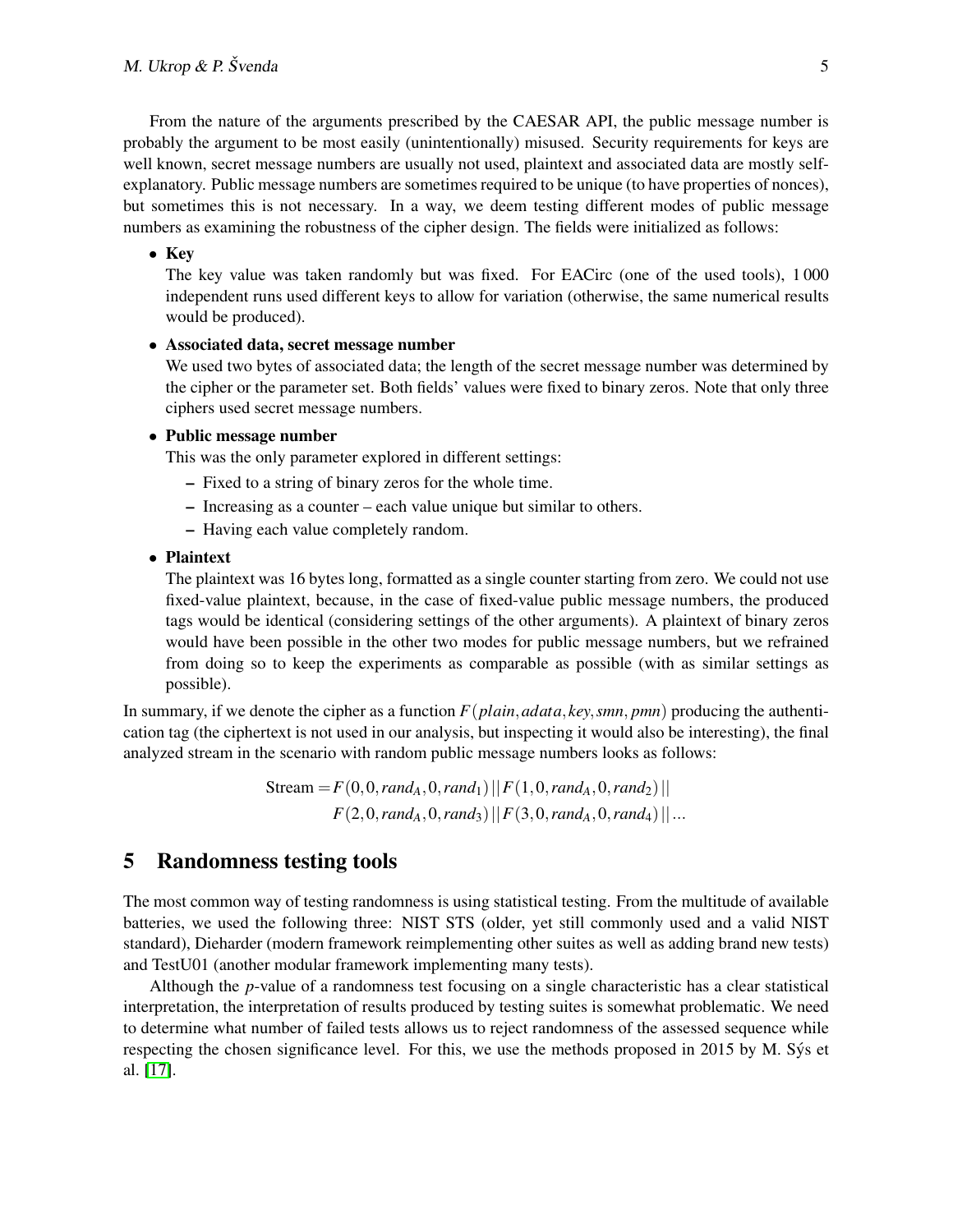For all experiments, we chose the significance level of  $\alpha = 1\%$ , which is the default value for NIST STS [\[14\]](#page-9-1). This keeps the type I. error (false positives) reasonably low while preventing the type II. error (false negatives) to reach too high values.

We used NIST STS version 2.1.1 with the default parameters (block lengths) for all tests. To comply with the minimal required stream length for individual tests [\[14\]](#page-9-1), we tested 100 independent 1 000 000 bit long sequences for each candidate. In summary, NIST STS used about 12 MiB (about 700 000 tags) of data from each candidate for each test.

Dieharder version 3.31.1 was used. The two parametrizable tests were configured with recommended values. The length of the input stream processed by Dieharder varies from test to test. The humblest (Diehard 3D-sphere test) required about 48 kiB, while the greediest one (Bit distribution test) took about 9.2 MiB. To ensure the best possible comparability with the other test suites, we again analyzed 100 independent samples of the input. In summary, Dieharder tests used between 4.7 MiB (about 300 000 tags) and 916 MiB (about 60 000 000 tags) of input data for each candidate (depending on the test).

TestU01 was used in version 1.2.3. The most relevant sub-batteries are Rabbit, Alphabit and Block-Alphabit. These are intended for testing finite binary sequences. The length of the input stream taken by TestU01 can be set arbitrarily. To have an amount of data comparable to the other used batteries, we chose to process  $2^{30}$  bits for each test. In summary, TestU01 thus used about 128 MiB (about 8 400 000 tags) of input data for each test.

EACirc represents a completely different approach to testing data randomness: The main idea is to use supervised learning techniques based on evolutionary algorithms to design and further optimize a successful distinguisher – a test determining whether its input comes from a truly random source or not. The distinguisher is represented as a hardware-like circuit consisting of simple interconnected functions. The used settings cause EACirc to process approximately 2.24 MiB of data produced by the tested cryptoprimitive for a single EACirc run. This amounts to about 2.24 GiB (about 150 000 000 tags) of data for a single experiment with 1 000 runs.

#### <span id="page-5-0"></span>6 Results and interpretation

A selection of the numerical results can be seen in Table [1.](#page-6-0) The table aims for a representative selection of the interesting cases including all categories from the reference schemes to the algorithms that passed to the third (currently last) round. For the complete numerical results and detailed reasoning, see [\[20\]](#page-9-13).

Firstly, let us compare the outcomes for the three inspected public message number modes. We expected the random-valued to perform the best, followed by counter-based and then by zero-fixed public message numbers. We reasoned that the more differences there will be among the used values, the easier it will be for the cipher to produce a random-looking tag (since it has more entropy to start from). As stated in the submission call, the ciphers were allowed to lose all security in case of reused (public message number, private message number)-pair under the same key. Nevertheless, we expected some (albeit not many) ciphers will be able to retain the apparent randomness of the produced tag – even though it would require an adamant avalanche effect (all arguments are identical apart from a few bits in plaintext).

From the conducted experiments we see that the primary hypothesis (random values performing better than a counter and much better than zeros) was confirmed. However, none out of the tested candidates passed with the public message numbers fixed to zero. The single bit change in plaintext with all other arguments fixed might not have been enough to cause the avalanche effect needed to produce a tag looking sufficiently random.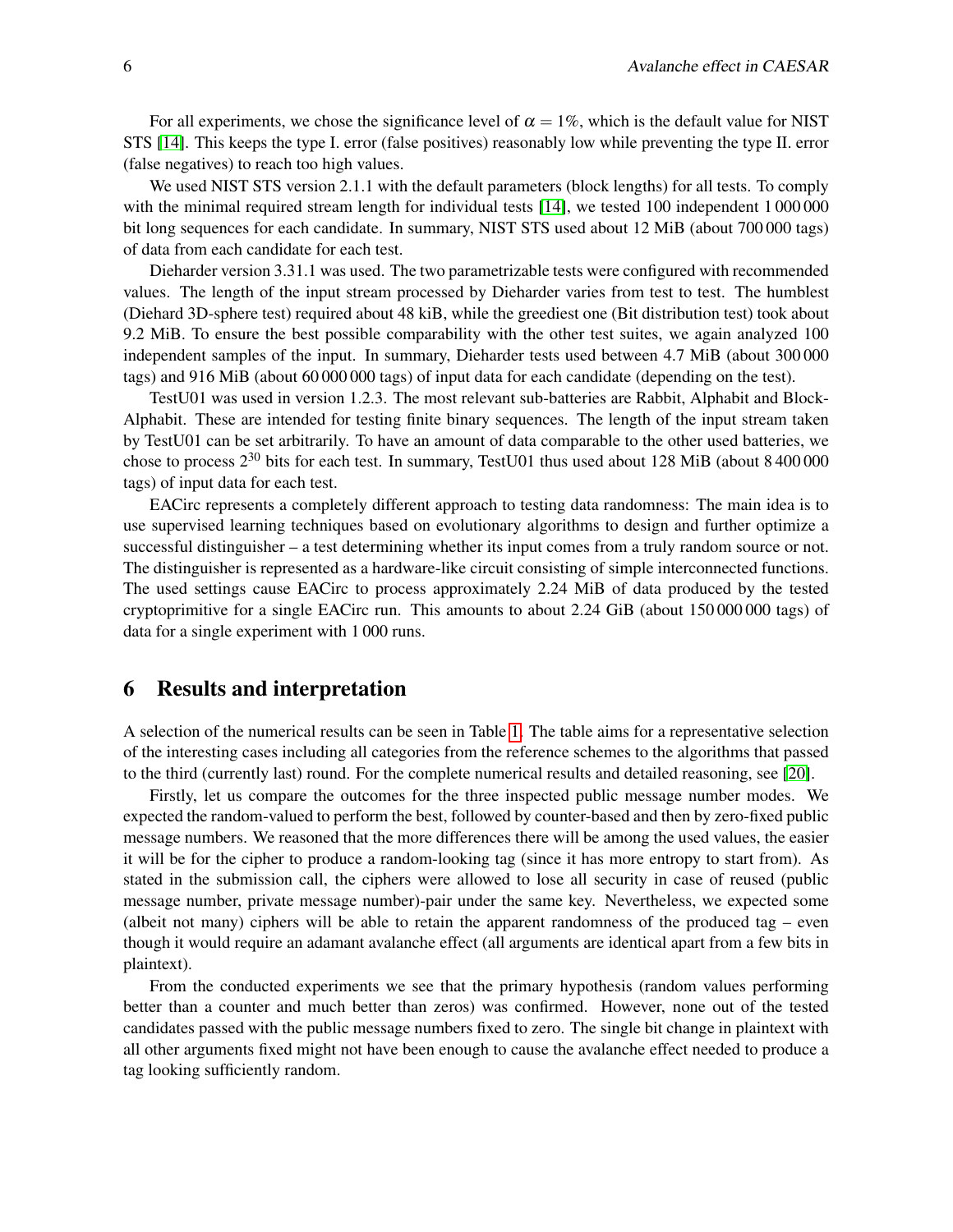|                                            |                                        |                                                                                                                                                                                                                                                          |                               |                            | PMN fixed to zero     |                           |                               |                            | PMN counter-based     |                           |                               |                            | PMN truly random      |                           |
|--------------------------------------------|----------------------------------------|----------------------------------------------------------------------------------------------------------------------------------------------------------------------------------------------------------------------------------------------------------|-------------------------------|----------------------------|-----------------------|---------------------------|-------------------------------|----------------------------|-----------------------|---------------------------|-------------------------------|----------------------------|-----------------------|---------------------------|
| (CAESAR round) (official name)<br>Category | Cipher                                 | SUPERCOP <sub>[21]</sub><br>$1$ ate $\Pi$<br>(as used in<br>$C$ andi $\alpha$                                                                                                                                                                            | (noirioqorq)<br><b>EACirc</b> | (881/x)<br><b>SLS LSIN</b> | (S(S/X))<br>Dieharder | (6S1/X)<br><b>IOUizeT</b> | (noirioqorq)<br><b>EACirc</b> | (881/x)<br><b>SLS LSIN</b> | (S(S/X))<br>Dieharder | (6S1/X)<br><b>IOUizeT</b> | (noirioqorq)<br><b>EACirc</b> | (881/x)<br><b>SLS LSIN</b> | (S(S/X))<br>Dieharder | (6S1/X)<br><b>IOUizeT</b> |
| Reference                                  | AES-GCM                                | $\text{cm}$<br>$\text{acs}128g$                                                                                                                                                                                                                          | 1.000                         | 23                         |                       |                           | 0.014                         | 187                        | 52                    | 57                        | 0.019                         | 87                         | 52                    | 58                        |
| candidates                                 | AES-GCM                                | $\sum$<br>$\frac{256g}{25}$                                                                                                                                                                                                                              | 1.000                         | $\overline{7}$             |                       | $\overline{3}$            | 0.013                         | 188                        | $\overline{5}$        | 156                       | 0.007                         | 188                        | 54                    | 158                       |
| Withdrawn                                  | Calico                                 | calicov8                                                                                                                                                                                                                                                 | 0.013                         | <b>28</b>                  | 3                     | $\infty$                  | 0.009                         | 186                        | 55                    | 56                        | 0.015                         | 188                        | 53                    | 58                        |
| candidates                                 | Marble                                 | aes128marble4rv1                                                                                                                                                                                                                                         | 0.016                         | 160                        | 16                    | $\circ$                   | 0.010                         | 168                        | $\overline{1}$        | $\infty$                  | 0.010                         | 160                        | $\overline{16}$       | $\circ$                   |
|                                            | AES-CMCC                               | cmcc22v                                                                                                                                                                                                                                                  | 0.008                         | 53                         |                       | 4                         | 0.011                         | $\frac{4}{6}$              | $\mathcal{L}$         | $\infty$                  | 0.008                         | $\overline{87}$            | 54                    | 56                        |
|                                            | AES-CMCC                               | $\text{cmcc24v1}$                                                                                                                                                                                                                                        | 0.005                         | 43                         |                       | $\omega$                  | 0.008                         | 188                        | 50                    | 155                       | 0.023                         | 86                         | $50\,$                | 52                        |
|                                            | AES-CMCC                               | cmcc42v1                                                                                                                                                                                                                                                 | 0.011                         | 87                         |                       | $\mathfrak{g}$            | 0.008                         | 86                         | $\mathcal{L}$         | 4                         | 0.015                         | $\overline{82}$            | 54                    | 154                       |
| First-round                                | AES-CMCC                               | cmcc44v1                                                                                                                                                                                                                                                 | 0.008                         | 85                         | ₹                     | $\Omega$                  | 0.013                         | 183                        | 52                    | 155                       | 0.007                         | 188                        | 53                    | 52                        |
| candidates                                 | AES-CMCC                               | cmcc84v1                                                                                                                                                                                                                                                 | 0.014                         | $\overline{147}$           |                       | 4                         | 0.009                         | 184                        | 53                    | 156                       | 0.007                         | 182                        | 48                    | <b>58</b>                 |
|                                            | Enchilada                              | enchilada128v                                                                                                                                                                                                                                            | 1.000                         | $\frac{7}{7}$              | $\mathcal{L}$         | $\overline{5}$            | 0.017                         | 187                        | 54                    | $\overline{57}$           | 0.010                         | 186                        | S                     | 155                       |
|                                            | Enchilada                              | enchilada256v                                                                                                                                                                                                                                            | 1.000                         |                            |                       |                           | 0.013                         | 188                        |                       | 56                        | 0.016                         | 188                        | 53                    | <b>SS</b>                 |
|                                            | Raviyoyla                              | $\sum$<br>raviyoyl                                                                                                                                                                                                                                       | 1.000                         | 22                         | $\mathcal{L}$         | 7                         | 1.000                         | 148                        | 28                    | $\overline{24}$           | 0.295                         | 186                        | 51                    | $\frac{44}{3}$            |
| Second-round                               | TriviA-ck                              | triviaOv                                                                                                                                                                                                                                                 | 0.999                         | $\frac{1}{2}$              | 50                    | $\infty$                  | 0.015                         | 186                        | 52                    | 57                        | 0.005                         | $\overline{87}$            | 55                    | 154                       |
| candidates                                 | TriviA-ck                              | trivia $128v$                                                                                                                                                                                                                                            | 0.993                         | 158                        |                       | $\infty$                  | 0.017                         | 188                        | 53                    | 158                       | 0.009                         | 188                        | 54                    | 57                        |
| Third-round                                | AEZ                                    | $\text{a}$ $\text{c}$ $\text{c}$                                                                                                                                                                                                                         | 0.014                         | 169                        | $\tilde{\bm{c}}$      | $\sigma$                  | 0.015                         | 187                        | 52                    | 55                        | 0.010                         | 188                        | 52                    | 57                        |
| candidates                                 | AEZ                                    | aezv3                                                                                                                                                                                                                                                    | 0.016                         | 164                        | $\tilde{\mathcal{L}}$ | $\circ$                   | 0.011                         | 188                        | 53                    | 57                        | 0.009                         | 185                        | 50                    | 56                        |
|                                            | Table 1: The selection of ciphers with | numbers in columns of statistical batteries represent the number of passed tests (should be close to all for random stream), while EACirc<br>interesting results from different categories (from reference schemes to 3 <sup>rd</sup> round candidates). |                               |                            |                       |                           |                               |                            |                       |                           |                               |                            |                       | The                       |
|                                            |                                        | displays the ratio of runs rejecting randomness (should be around 0.010 for random stream). For the ease of comprehension, if the result rejects                                                                                                         |                               |                            |                       |                           |                               |                            |                       |                           |                               |                            |                       |                           |

displays the ratio of runs rejecting randomness (should be around 0.010 for random stream). For the ease of comprehension, if the result rejects randomness of the particular stream, the cell is gray-colored. Note that this is only a subset of the tested candidates (most of the omitted ones

<span id="page-6-0"></span>randomness of the particular stream, the cell is gray-colored. Note that this is only a subset of the tested candidates (most of the omitted ones

have results similar to those of *AEZ*). For complete numerical results and threshold values, see [\[20\]](#page-9-13).

have results similar to those of AEZ). For complete numerical results and threshold values, see [20].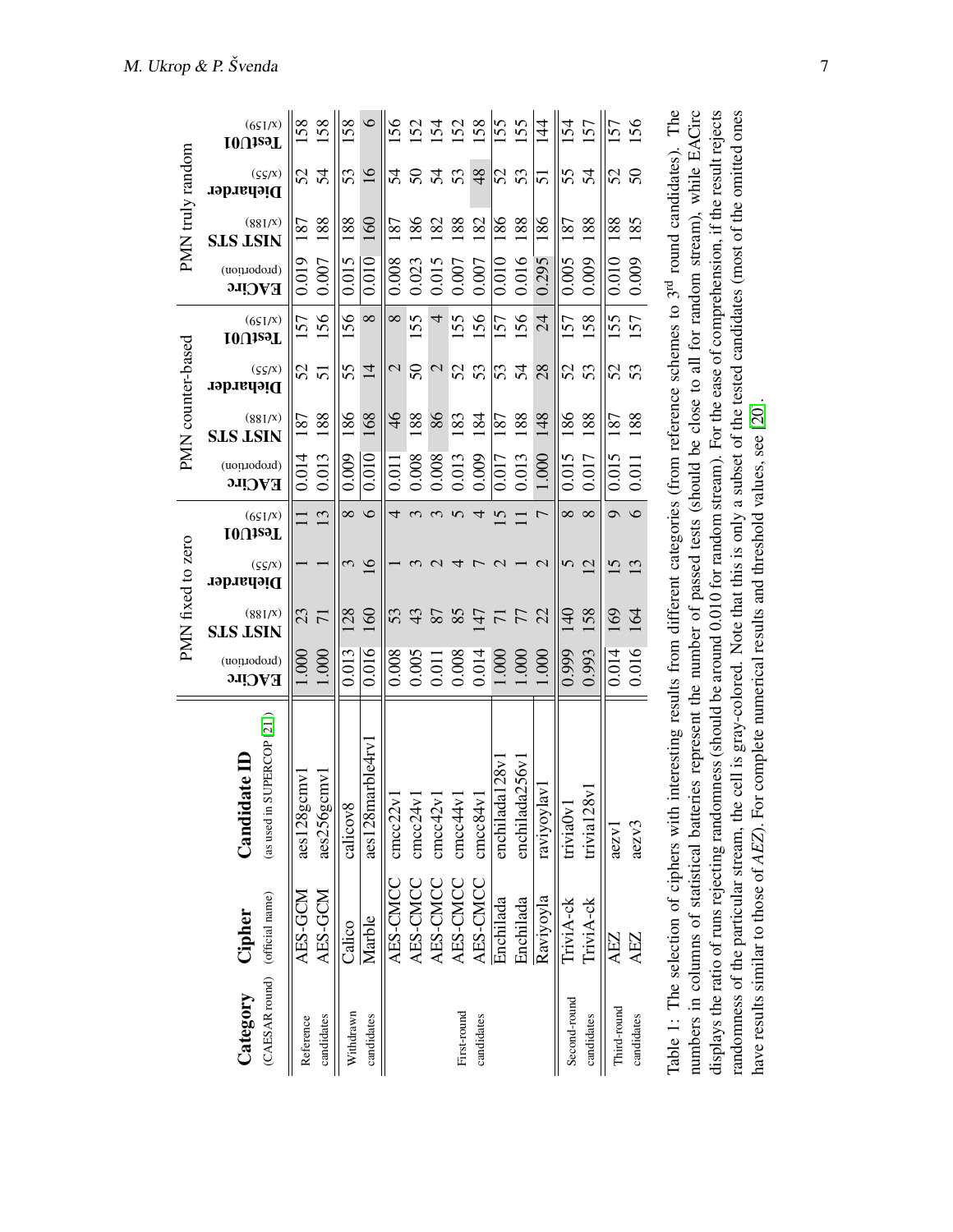Secondly, let us inspect the results for the individual candidates (see Table [1\)](#page-6-0). Tags of just five ciphers (*AES/GCM*, *Marble*, *AEC-CMCC*, *AES-CPFB*, *Raviyoyla*) were distinguishable from random streams with counter-valued public message numbers. Three of these ciphers (*Marble*, *AES-CMCC*, *AES-CPFB*) also failed in the random-valued scenario. The evidence is still too weak to deem the designs insecure – it may merely be the case they produce a constant delimiter between the ciphertext and tag, violating the statistical randomness of the created tag. To draw any conclusions, a detailed inspection of the ciphers would need to be performed. It is, however, worth mentioning that no candidates failing in either counter- or random-valued scenario were selected by the CAESAR committee to the second round of the competition.

Apart from the findings for the CAESAR candidates, the results allow us to gain insights into the capabilities of the used randomness testing tools. Based on the previous works [\[18\]](#page-9-8), we expected the randomness distinguishing abilities of EACirc and NIST STS will be similar while both will be surpassed by Dieharder and TestU01. On the one hand, the observed results showed many deficiencies of EACirc – it performed worse than NIST STS in given tested scenarios. On the other, all three statistical batteries achieved comparable results. However, before any conclusions on the quality of the batteries are drawn, one has to be aware there are many domains in which these tools remain incomparable. They inspect different amounts of data and have different modes of operation (batteries see the stream as a whole, EACirc processes short, distinct test vectors).

There is one case contrary to the general behavior observed above (see Table [1\)](#page-6-0): *Raviyoyla* with randomly initialized public message numbers for each test vector seems to be successfully rejected from the random stream by EACirc although none of the statistical batteries support such result. It appears very promising but also requires additional inspection and enhanced testing to announce a case of EACirc surpassing all tested statistical batteries.

The results lead us to several interesting hypotheses requiring further inspection. The candidates failing in randomness tests would deserve a deeper manual inspection to prove their potential (in)security. The used statistical testing suites themselves would be an interesting target for further research. It turned out that interpretation of test suites is quite difficult, and thorough research on test interdependence is necessary. Another perspective direction would be weakening the cipher designs (e.g. by limiting the number of internal rounds) to achieve a fine-grained comparison of the used tools.

## 7 Summary

We have set off to examine modern authenticated encryption systems from the point of resistance against common developer misconfiguration. In the end, we assessed outputs from 168 distinct schemes (all but six CAESAR submissions) in three different configurations using multiple software tools (NIST STS, Dieharder, TestU01 and EACirc).

We examined a scenario with random (but fixed) keys, counter-based plaintext and three different settings of public message numbers. As expected, tags produced in configurations with random public message numbers fared better than the ones from counter-based configurations. Both did better than tags from fixed-value public message numbers – no submission had an avalanche effect strong enough to produce random-looking tags in the scenario where all test vectors had the same public message numbers.

Only three CAESAR submissions (*Marble*, *AEC-CMCC*, *Raviyoyla*) failed to produce seemingly random tags with counter-based public message numbers. For entirely random public message numbers, only *Marble* failed convincingly. *AEC-CMCC* achieved a borderline value in Dieharder and passed in other tools. *Raviyoyla* seems to have failed according to EACirc – this case is suspicious and worth of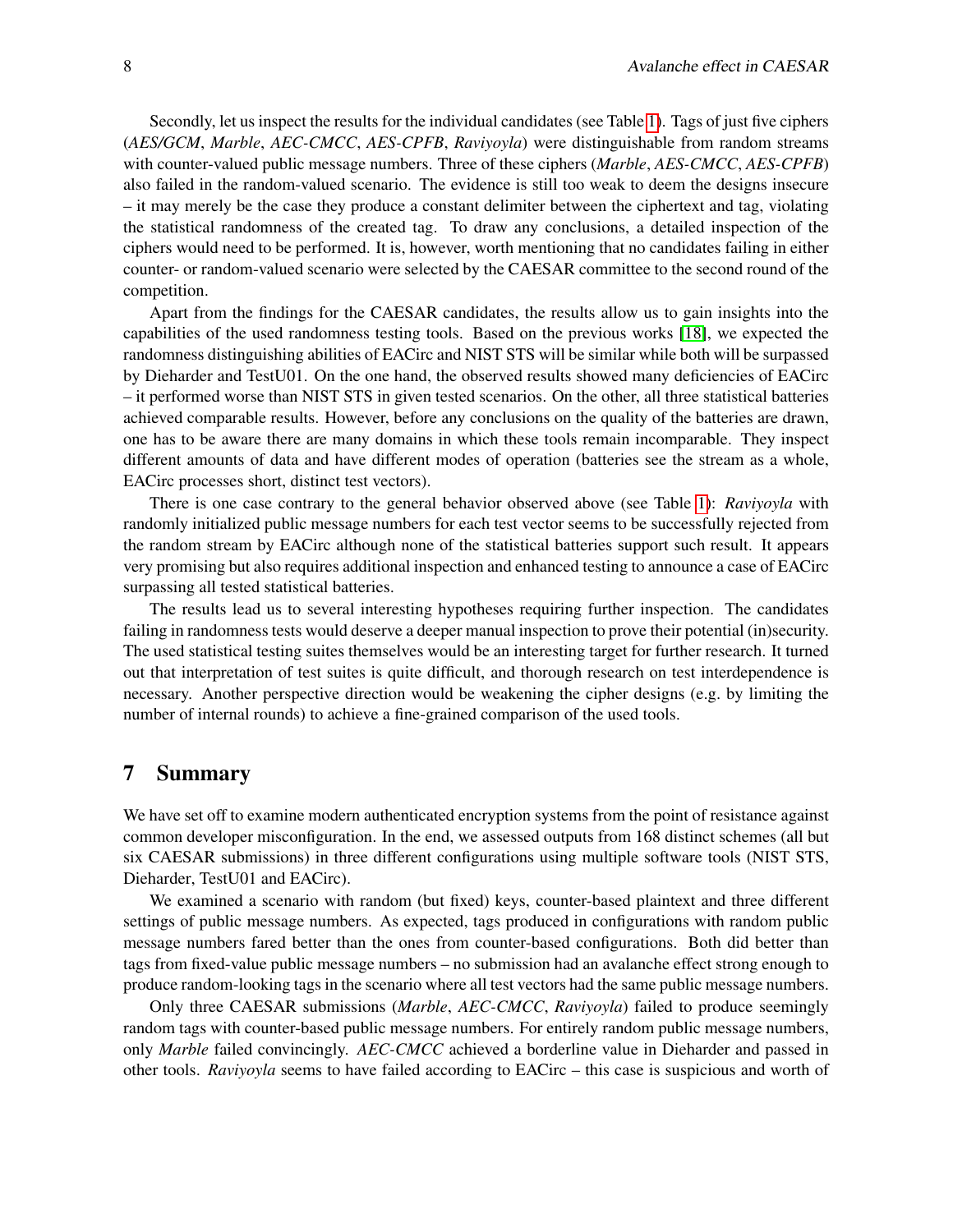further investigation, since it is the only case where EACirc surpassed the other tools. Importantly, none of these candidates made it to the second round of the competition (indirectly supporting our results).

Regarding the tools used for tag evaluation, EACirc seemed to be the least suitable for the given task, being beaten by all the statistical batteries. The batteries themselves (NIST STS, Dieharder and TestU01) produced comparable results. The only exception is the case of *Raviyoyla*, in which EACirc seems to have outperformed all the other tools. However, when making comparisons, one has to take into account the amount of data inspected by each tool and their different modes of operation.

All in all, not even the state-of-the-art authenticated encryption designs do not have avalanche effect strong enough in the case with zero-fixed public message numbers. Although not forming a direct practical attack on the ciphers, it breaks semantic security of the scheme, since the attacker is able to distinguish two messages based on the leakage present in inspected scenarios. A security-optimist from the introduction may see this as an interesting area for further improvements.

#### Acknowledgments

We acknowledge the support of Czech Science Foundation, project GA16-08565S. Access to computing and storage facilities owned by parties and projects contributing to the National Grid Infrastructure MetaCentrum provided under the programme Projects of Projects of Large Research, Development, and Innovations Infrastructures (CESNET LM2015042), is greatly appreciated.

## References

- <span id="page-8-4"></span>[1] Farzaneh Abed, Christian Forler & Stefan Lucks (2014): *General Overview of the Authenticated Schemes for the First Round of the CAESAR Competition*. Cryptology ePrint Archive. Available at [http://ia.cr/](http://ia.cr/2014/792) [2014/792](http://ia.cr/2014/792).
- <span id="page-8-6"></span>[2] Robin Ankele (2015): *Provable Security of Submissions to the CAESAR Cryptographic Competition*. Master thesis, Graz University of Technology. Available at [https://securewww.esat.kuleuven.be/cosic/](https://securewww.esat.kuleuven.be/cosic/publications/thesis-263.pdf) [publications/thesis-263.pdf](https://securewww.esat.kuleuven.be/cosic/publications/thesis-263.pdf).
- <span id="page-8-3"></span>[3] Robert G. Brown (2004): *Dieharder: A Random Number Test Suite*. [http://www.phy.duke.edu/%7Ergb/](http://www.phy.duke.edu/%7Ergb/General/dieharder.php) [General/dieharder.php](http://www.phy.duke.edu/%7Ergb/General/dieharder.php).
- <span id="page-8-2"></span>[4] CAESAR committee (2013): *CAESAR: Competition for Authenticated Encryption: Security, Applicability, and Robustness*. http://competitions.cr.yp.to/caesar-call.html.
- <span id="page-8-0"></span>[5] Kelsey Cairns & Graham Steel (2014): *Developer-resistant cryptography*. In: A W3C/IAB workshop on Strengthening the Internet Against Pervasive Monitoring (STRINT).
- <span id="page-8-1"></span>[6] Julio Cesar Hernandez Castro, José María Sierra, Andre Seznec, Antonio Izquierdo & Arturo Ribagorda (2005): *The strict avalanche criterion randomness test*. Mathematics and Computers in Simulation 68(1), pp. 1–7, doi[:10.1016/j.matcom.2004.09.001.](http://dx.doi.org/10.1016/j.matcom.2004.09.001)
- <span id="page-8-8"></span>[7] Ali Doganaksoy, Baris Ege, Onur Koçak & Fatih Sulak (2010): *Statistical Analysis of Reduced Round Compression Functions of SHA-3 Second Round Candidates*. IACR Cryptology ePrint Archive. Available at <http://citeseerx.ist.psu.edu/viewdoc/download?doi=10.1.1.187.814&rep=rep1&type=pdf>.
- <span id="page-8-5"></span>[8] Kim Hakju & Kim Kwangjo (2014): *Who can survive in CAESAR competition at round-zero*. In: The  $31<sup>th</sup>$  Symposium on Cryptography and Information Security Kagoshima, pp. 21–24. Available at [http:](http://caislab.kaist.ac.kr/publication/paper_files/2014/SCIS2014_HJ.pdf) [//caislab.kaist.ac.kr/publication/paper\\_files/2014/SCIS2014\\_HJ.pdf](http://caislab.kaist.ac.kr/publication/paper_files/2014/SCIS2014_HJ.pdf).
- <span id="page-8-7"></span>[9] Krister Sune Jakobsson (2014): *Theory, Methods and Tools for Statistical Testing of Pseudo and Quantum Random Number Generators*. Ph.D. thesis, Linköpings universitet, Sweden. Available at [http://liu.](http://liu.diva-portal.org/smash/record.jsf?pid=diva2%3A740158&dswid=9282) [diva-portal.org/smash/record.jsf?pid=diva2%3A740158&dswid=9282](http://liu.diva-portal.org/smash/record.jsf?pid=diva2%3A740158&dswid=9282).